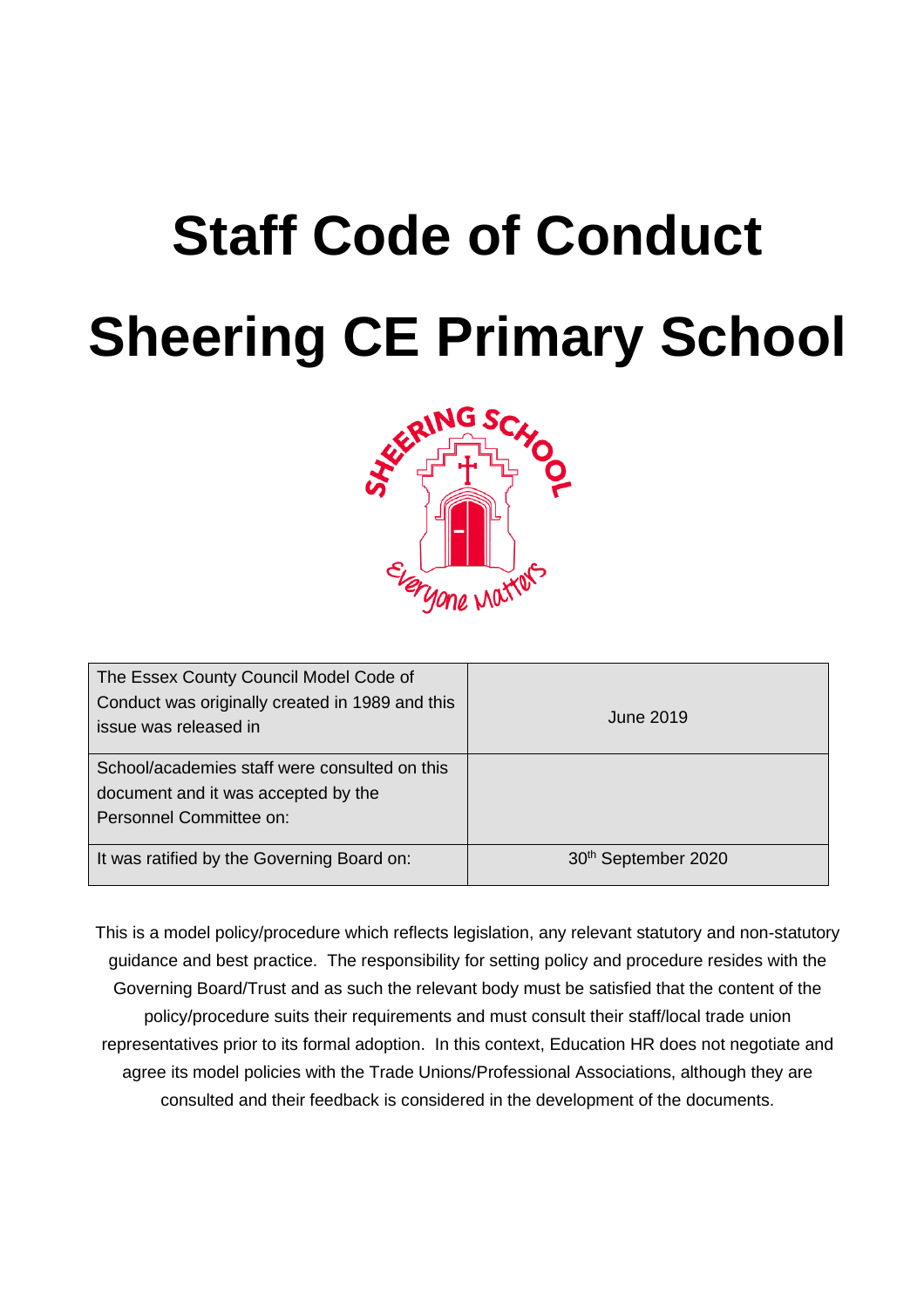## **Contents**

| 1.             |               |  |
|----------------|---------------|--|
| 2.             |               |  |
| 3.             |               |  |
| 3.1            |               |  |
| 3.2            |               |  |
| 3.3            | Employees 4   |  |
| 3.4            |               |  |
| 4.             |               |  |
| 5.             |               |  |
| 5.1            |               |  |
| 5.2            |               |  |
| 5.2.1          |               |  |
| 5.3            |               |  |
| 5.3.1          |               |  |
| 5.3.2          |               |  |
| 5.4            |               |  |
| 5.5            |               |  |
| 5.5.1          |               |  |
| 5.5.2          |               |  |
| 5.5.4<br>5.5.5 |               |  |
| 5.6            | Neutrality 9  |  |
| 5.6.1          | Applicants 9  |  |
| 5.6.2          | References 9  |  |
| 5.6.3          |               |  |
| 5.6.4          |               |  |
| 5.7            | Dress code 11 |  |
| 5.8            |               |  |
| 5.9            |               |  |
|                |               |  |

# <span id="page-1-0"></span>1. Introduction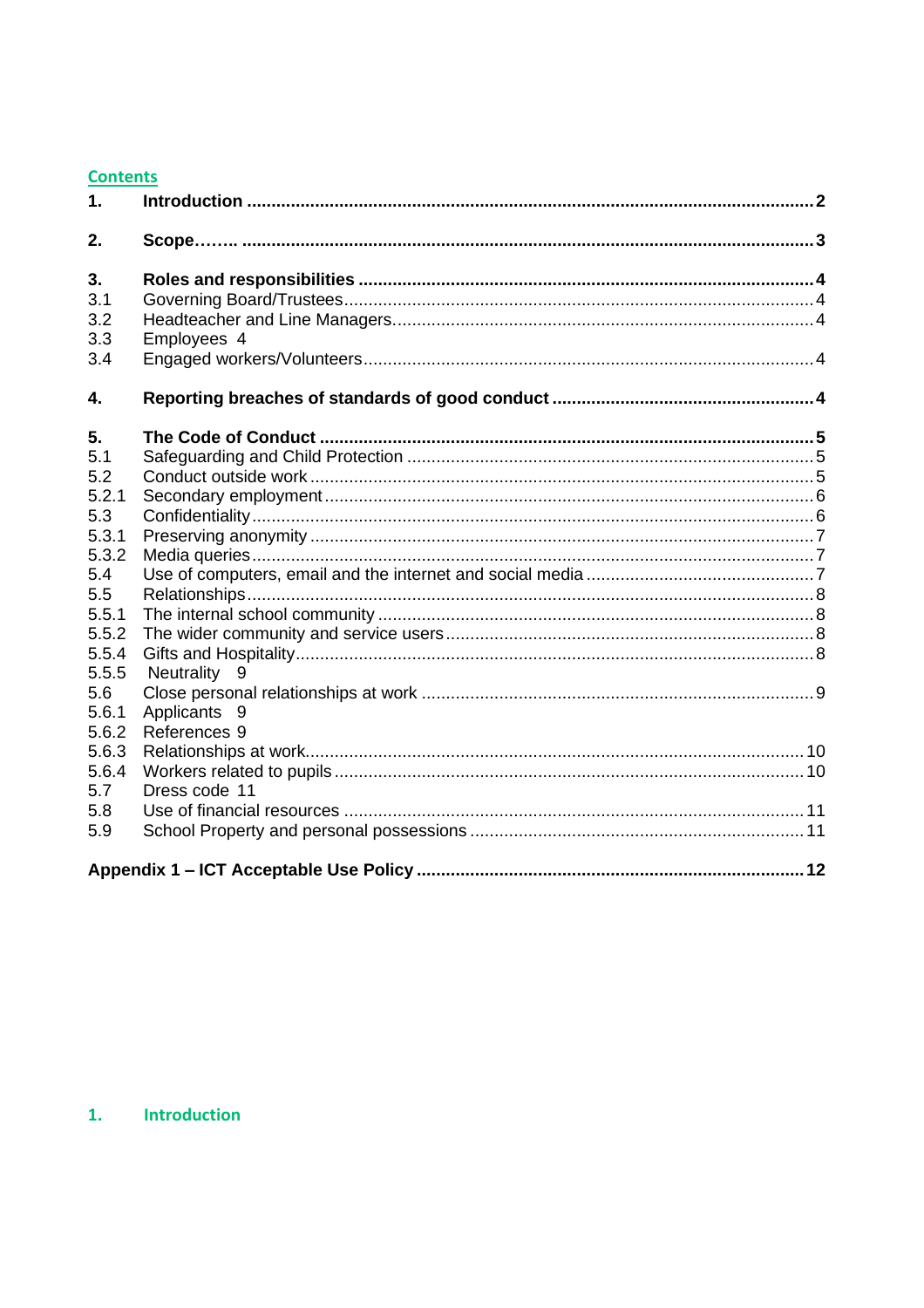The overriding expectation is that employees, volunteers and those engaged to work in the school will adopt the highest standards of personal integrity and conduct both in and outside work. As role models they must behave, through their words and actions, at all times in a manner which demonstrates their suitability to work with children and which upholds the standards and reputation of the school.

This Code of Conduct provides an overall framework of the behaviours expected of individuals who work in the school. The Code is not intended to be exhaustive and individuals should use sound professional, ethical and moral judgement to act in the best interests of the school, its pupils and its community.

The Code should be read in conjunction with:

- other school policies and procedures;
- the terms of any employment or service contacts and agreements;
- relevant professional standards.

# <span id="page-2-0"></span>**2. Scope**

This Code applies to all individuals employed by the school or those engaged by the school including:

The Code should be read in conjunction with:

- relief/casual staff;
- supply staff;
- third parties providing services to the school (including self-employed individuals); and
- voluntary workers.

For the purpose of elements of this Code applying to all individuals set out above, they are collectively referred to as "workers".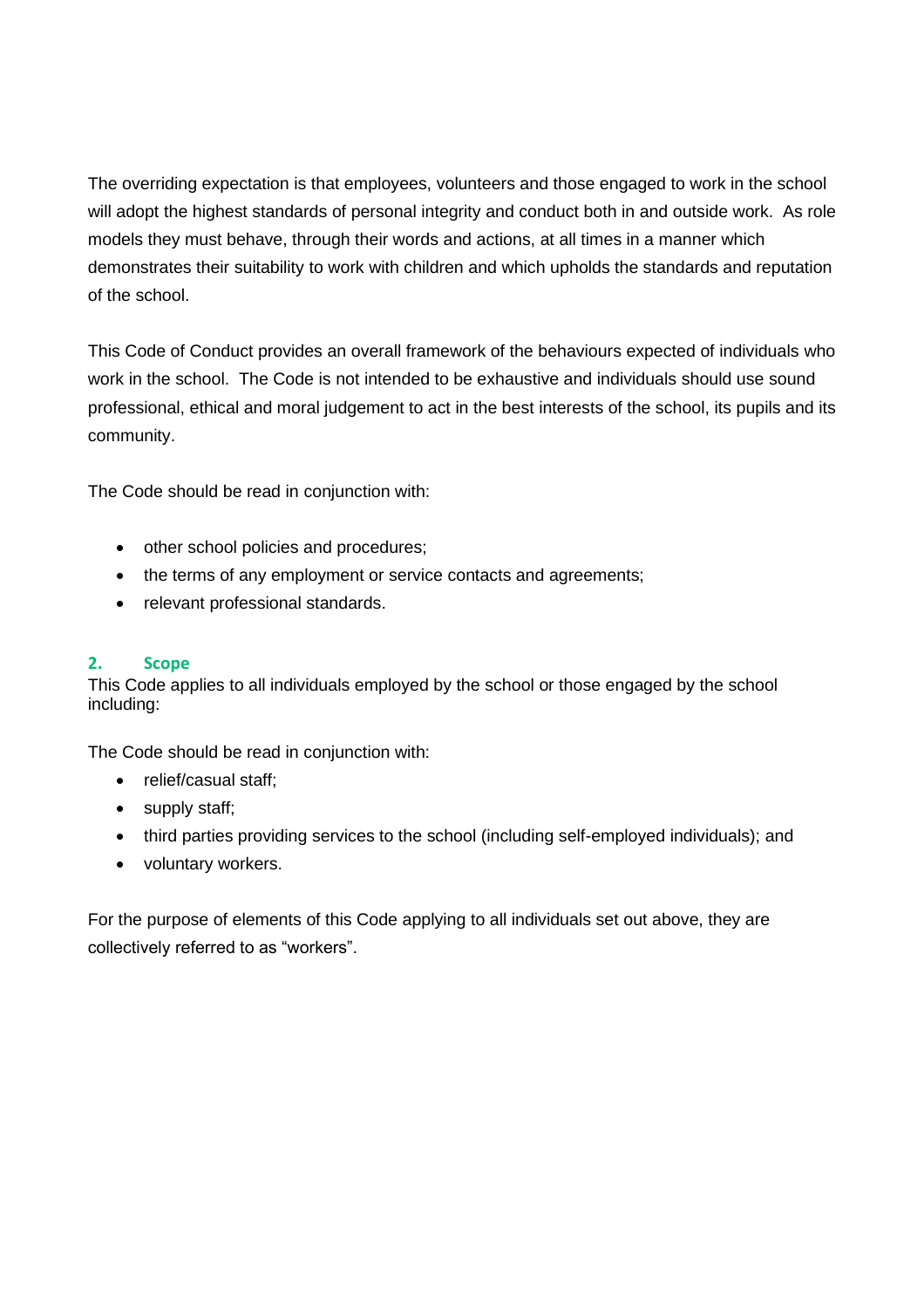## <span id="page-3-0"></span>**3. Roles and responsibilities**

#### <span id="page-3-1"></span>**3.1 Governing Board/Trustees**

It is the responsibility of the Governing Board/Trustees to establish and monitor standards of conduct and behaviour within the school, including the establishment of relevant policies and procedures.

Governors and Trustees are subject to their own Code of Conduct.

## <span id="page-3-2"></span>**3.2 Headteacher and Line Managers**

It is the responsibility of Headteacher and Line Managers to address promptly any breaches of good conduct and behaviour, using informal procedures where possible but implementing formal procedures where necessary.

#### <span id="page-3-3"></span>**3.3 Employees**

It is the responsibility of all employees to familiarise themselves with, and comply, with this Code.

Any breaches of this Code of Conduct will be regarded as a serious matter which could result in disciplinary action, and in certain circumstances could potentially lead to dismissal.

# <span id="page-3-4"></span>**3.4 Engaged workers/Volunteers**

Engaged workers and volunteers are required to familiarise themselves, and comply, with this Code in so far is it is relevant to their role. Any breaches of this Code may result in the engagement of the worker/volunteer being terminated, in accordance with any applicable terms of engagement.

# <span id="page-3-5"></span>**4. Reporting breaches of standards of good conduct**

The School wishes to promote an open environment that enables individuals to raise issues in a constructive way and with confidence that they will be acted upon appropriately without fear of recrimination.

All employees, engaged workers and volunteers are expected to bring to the attention of an appropriate manager/Governing Board/Trustee any impropriety, deficiency in the provision of service or breach of policy or this Code. Where appropriate, individuals should also refer to the School's Whistleblowing Policy which is available from the school office.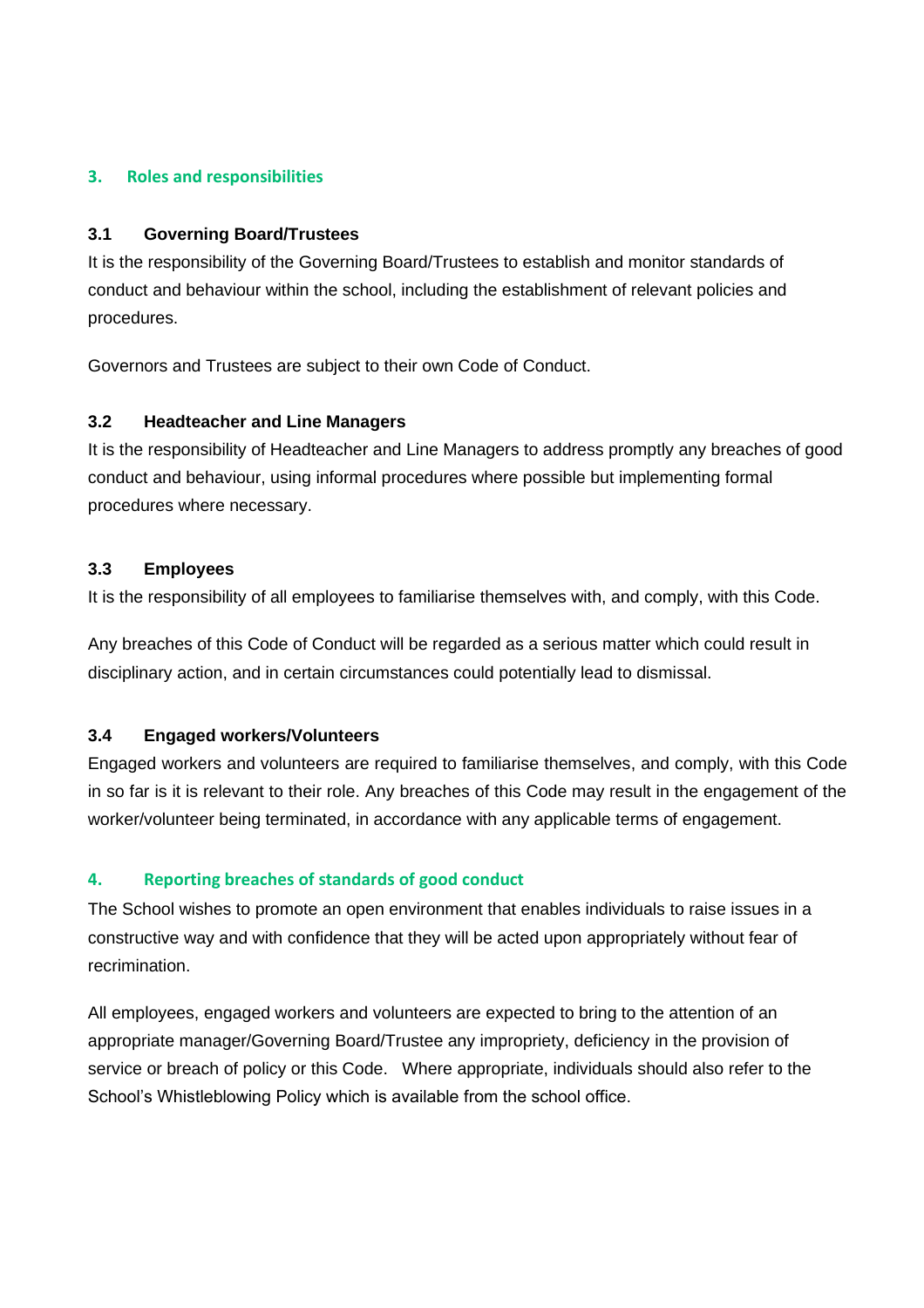# <span id="page-4-0"></span>**5. The Code of Conduct**

# <span id="page-4-1"></span>**5.1 Safeguarding and Child Protection**

It is essential that all adults working with children understand that the nature of their work and the responsibilities related to it, place them in a position of trust. Adults must be clear about appropriate and safe behaviours for working with children in paid or unpaid capacities, in all settings and in all contexts, including outside work.

The relevant requirements specific to safeguarding and child protection are set out in:

- the school's Child Protection and Behaviour Management Policies and Procedures
- the Department for Education Statutory Guidance "Keeping Children Safe in Education" (September 2016, as amended from time to time). This is the key statutory guidance which all employees must follow and all employees and volunteers must, as a minimum, read Part 1 of that Document.

"Guidance for Safer Working Practice for those working with Children and Young People in Education Settings" issued by the Safer Recruitment Consortium sets out key expectations for adult interactions with children and young people – the full guidance is available at <https://www.saferrecruitmentconsortium.org/GSWP%20May%202019%20final.pdf>

In addition, individuals should be aware that it is criminal offence (s 16. Sexual Offences Act 2003) for a person aged 18 or over to have a sexual relationship with a child under 18 where that person is in a position of trust in respect of that child, even if the relationship is consensual.

Individuals should familiarise themselves with these documents, in conjunction with the body of the Code of Conduct and other relevant schools policies and procedures.

# <span id="page-4-2"></span>**5.2 Conduct outside work**

The school recognises and respects individuals' right to a private life without interference. However, individuals connected with the school must not act in a way that would bring the school, or their profession, into disrepute or that calls into question their suitability to work with children. This covers relevant criminal offences, such as violence or sexual misconduct, inappropriate behaviour such as lewd or offensive action, as well as negative comments about the school or its community.

Workers must disclose to the school (Headteacher and in the case of the Headteacher to the Chair of Governors) immediately, any wrongdoing or alleged wrongdoing by a themselves (regardless of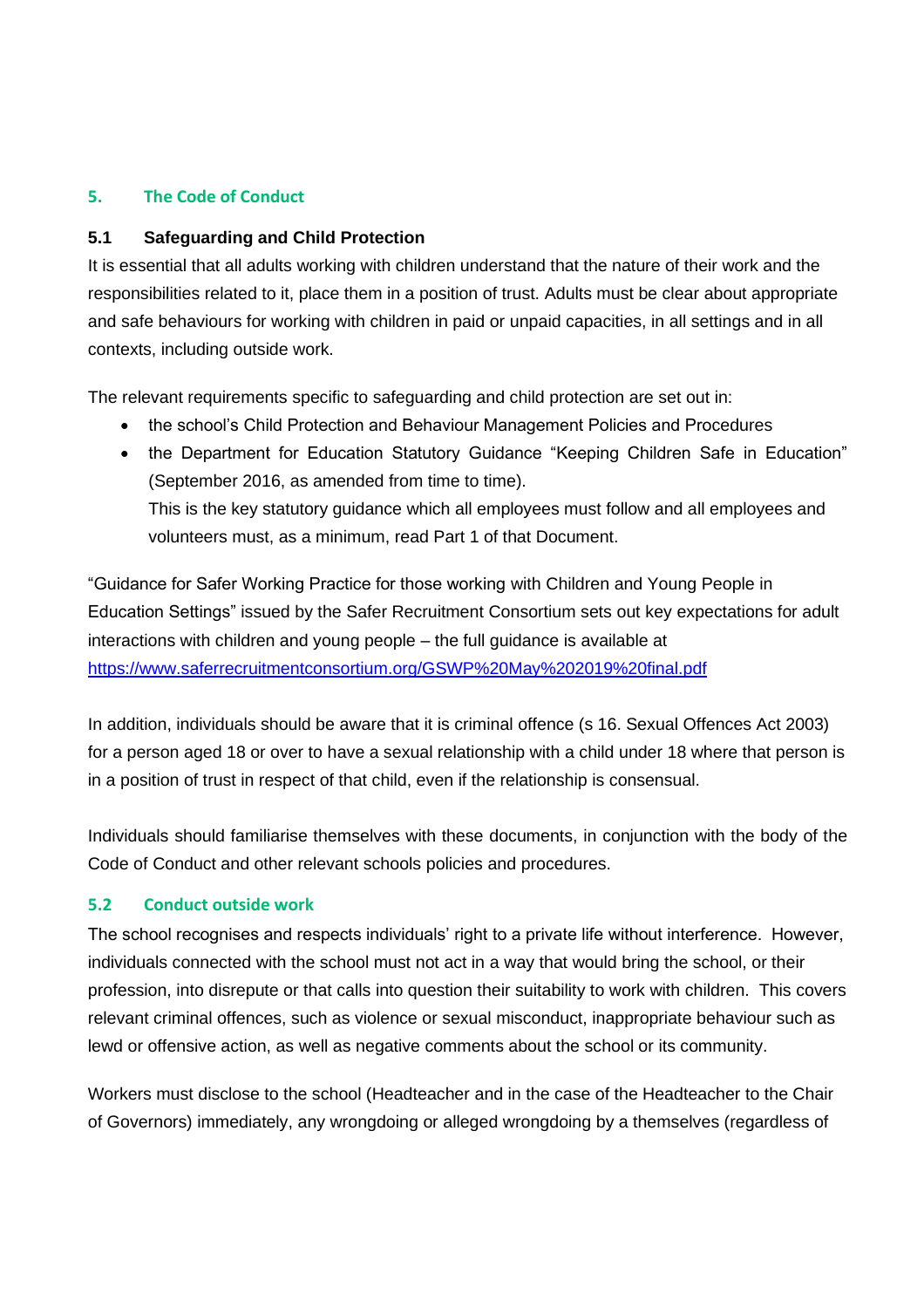whether they deny the wrongdoing/alleged wrongdoing), including any incidents arising from alternative employment or outside of work which may have a bearing on their employment or engagement with the school.

Employees should also refer to the expectations set out in their contract of employment and the disciplinary procedures.

In addition, any worker engaged in a post covered by the Childcare (Disqualification) Regulations 2009 ("the Regulations") must immediately inform the school of any events or circumstances which may lead to their disqualification from working in the post by virtue of the Regulations. The statutory guidance relating to Disqualification under the Childcare Act 2006 can be found at the following link: [https://www.gov.uk/government/publications/disqualification-under-the-childcare-act-](https://www.gov.uk/government/publications/disqualification-under-the-childcare-act-2006/disqualification-under-the-childcare-act-2006#disqualification-under-the-childcare-act)[2006/disqualification-under-the-childcare-act-2006#disqualification-under-the-childcare-act.](https://www.gov.uk/government/publications/disqualification-under-the-childcare-act-2006/disqualification-under-the-childcare-act-2006#disqualification-under-the-childcare-act)

# <span id="page-5-0"></span>**5.2.1 Secondary employment**

The school does not seek to unreasonably preclude employees from undertaking additional employment but employees are required to devote their attention and abilities to their duties at the school during their working hours and to act in the best interests of the school at all times. The school also has a duty to protect health and safety in relation to employee working hours. Accordingly, employees must not, without the written consent of the school, undertake any employment or engagement which might interfere with the performance of their duties. In addition, employees should avoid engaging in business or employment activities that might conflict with the school's interests.

#### <span id="page-5-1"></span>**5.3 Confidentiality**

Confidential information can take various forms and be held and transmitted in various ways e.g. manual records (files, reports and notes), verbal discussions and electronic records. As a general rule, all information received in the course of employment or whilst volunteering/being engaged by the school, no matter how it is received, held or transmitted, should be regarded as sensitive and confidential and must not be disclosed or divulged within or outside the school other than in accordance with the requirement of the role and/or where specific permission has been provided.

**NOTE**: All workers must be aware that they are obliged to disclose information relating to child protection issues and should make it clear to the individual either that confidentiality cannot be guaranteed and/or decline to receive the information and direct them to a more appropriate person e.g. the Designated Safeguarding Lead.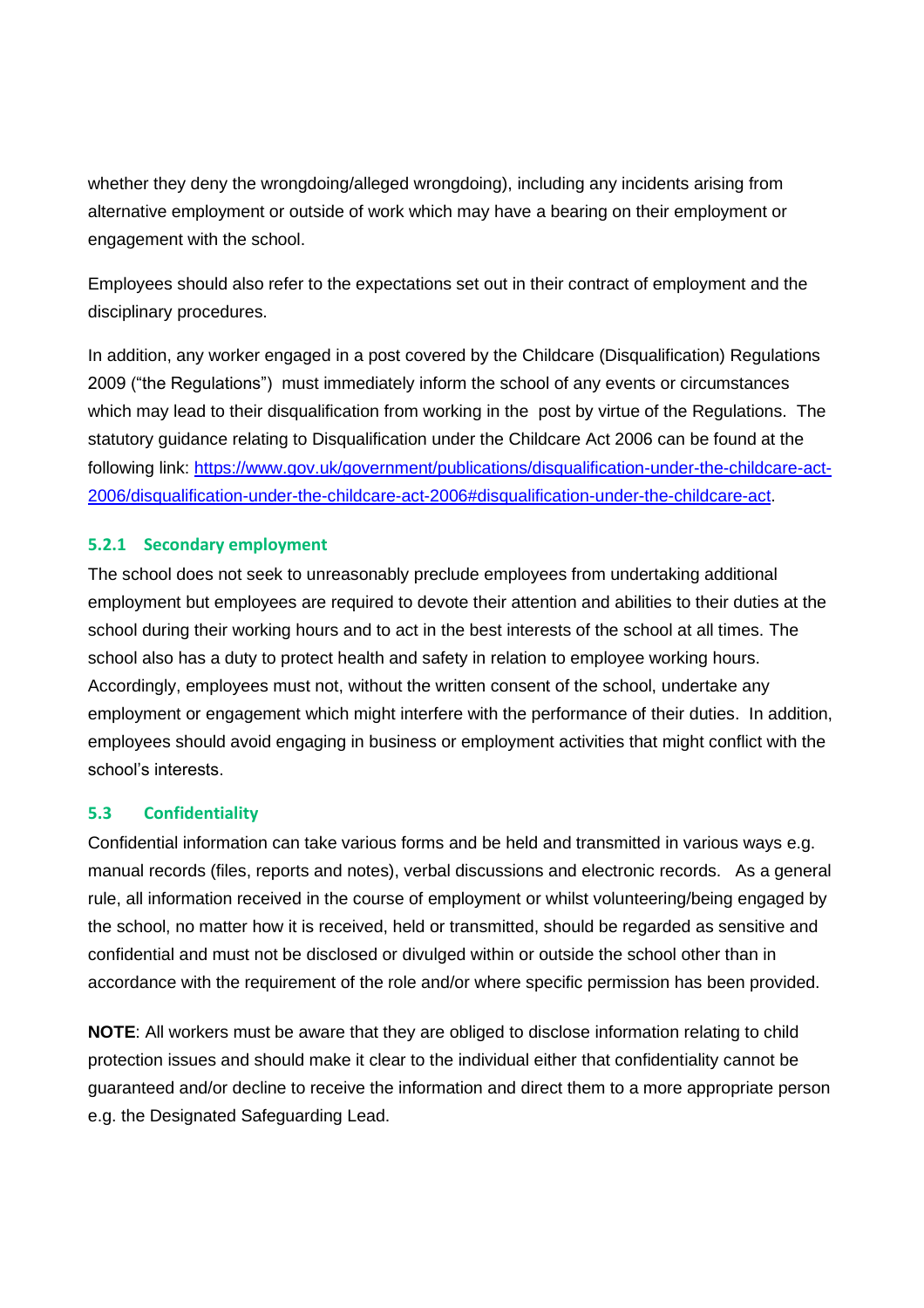The school is committed to being transparent about how it collects and uses the personal data of its workforce, and to meeting its data protection obligations. The Data Protection Policy sets out the school's commitment to data protection, and individual rights and obligations in relation to personal data.

Any actual or suspected/potential breach of data protection must be reported immediately to the school's Data Protection Officer.

# <span id="page-6-0"></span>**5.3.1 Preserving anonymity**

The Education Act 2011 contains reporting restrictions preventing the publication of any material which could lead to the identification of a teacher in the event of an allegation against them made by a pupil at the same school. Any individual who publishes material which could lead to the identification of the employee who is the subject of an allegation of this kind may be subject to criminal and disciplinary action, up to and including dismissal.

"Publication" includes any speech, writing, relevant programme or other communication in whatever form, which is addressed to the public at large or any section of the public. For the avoidance of doubt, this includes publishing details of an allegation or other information on a social media site which could lead to the identification of the teacher.

#### <span id="page-6-1"></span>**5.3.2 Media queries**

Workers must not speak to the press or respond to media queries on any matter relating to the school. All media queries should be referred immediately to the Headteacher/Chair of Governors.

# <span id="page-6-2"></span>**5.4 Use of computers, email and the internet and social media**

The school recognises that electronic devices and media are important tools and resources in an educational context and can save time and expense.

Those using the school's equipment and networks are expected to do so responsibly and to comply with all applicable laws, policies and procedures, and with normal standards of professional and personal courtesy and conduct.

Personal use of social media and other on-line applications which may fall into the public domain should not be such that it could bring the school into disrepute and/or call into question an individual's suitability to work with children.

*Detailed expectations are set out in the Computer, Mobile Phone, Email and Internet Policy or*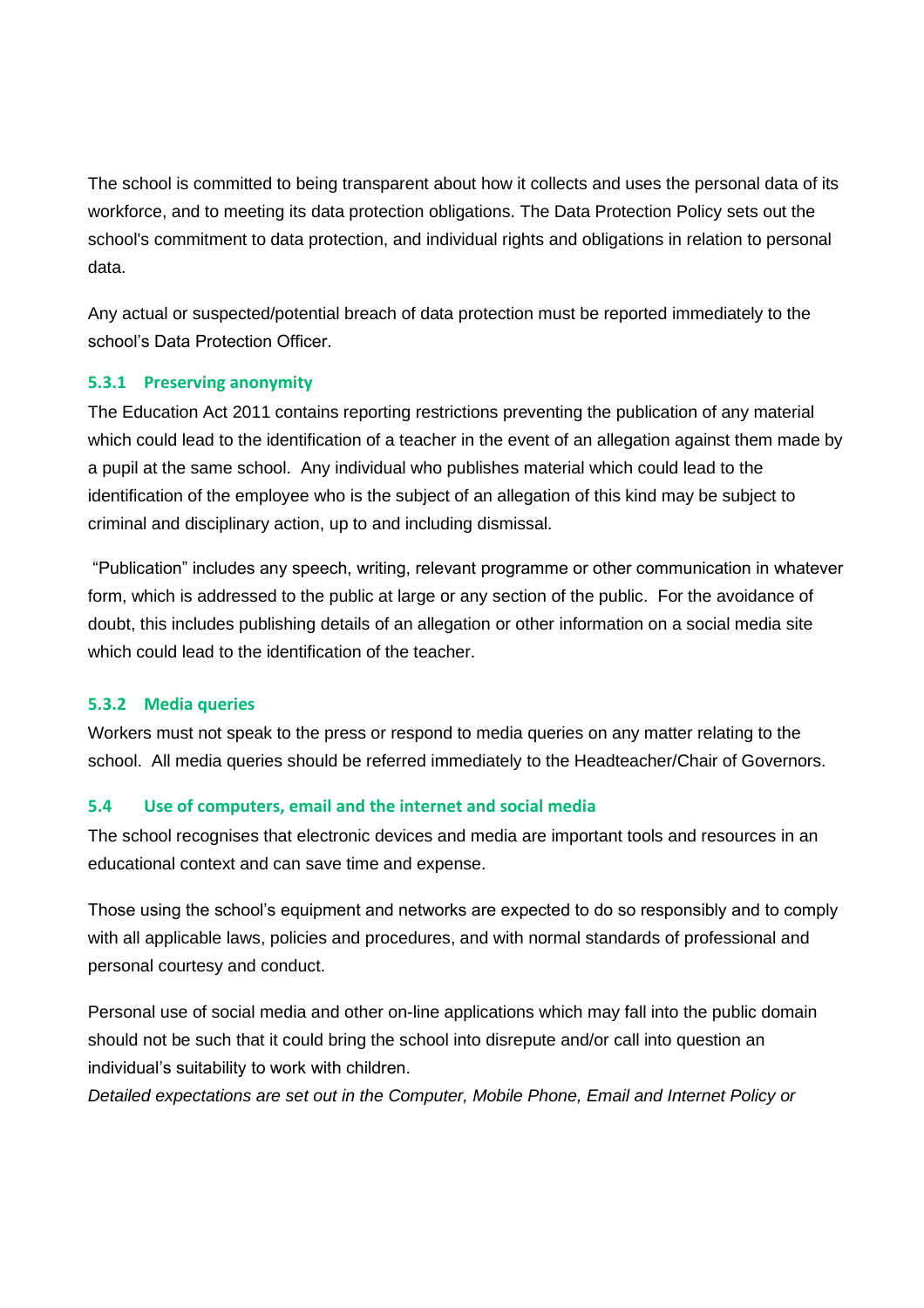## *Acceptable Use Policy at Appendix [].*

Any worker who is unsure about whether or not something he/she proposes to do might breach that policy or if something is not specifically covered in the policy they should seek advice from their line manager or a member of the Senior Leadership Team.

## <span id="page-7-0"></span>**5.5 Relationships**

## <span id="page-7-1"></span>**5.5.1 The internal school community**

All workers are expected to treat member of the school community with dignity and respect and to work co-operatively and supportively. Bullying, Harassment and Victimisation will not be tolerated (see also the school's Grievance Procedure).

## <span id="page-7-2"></span>**5.5.2 The wider community and service users**

All workers have a responsibility to ensure courteous, efficient and impartial service delivery to all groups and individuals within the community. No favour must be shown to any individual or group of individuals, nor any individual or group unreasonably excluded from, or discriminated against, in any aspect of school business.

#### **5.5.3 Contracts**

All relationships of a business or private nature with external contractors, or potential contractors, must be made known to Governing Board. Orders and contracts must be in accordance with standing orders and financial regulations of the school. No special favour should be shown to businesses run by, for example, friends, partners or relatives in the awarding of contracts, tendering process or any other business transaction.

#### <span id="page-7-3"></span>**5.5.4 Gifts and Hospitality**

Workers may not accept any gift or hospitality from a person intended to benefit from their services (or those whom they supervise) or from any relative without the express permission of the school.

Where an outside organisation wishes to sponsor or is seeking to sponsor a school activity, whether by invitation, tender, negotiation or voluntarily, the sponsorship should always be related to the school's interests and never for personal benefit.

The School's policy on gifts and hospitality is available from the school office. Any breaches of this policy may lead to disciplinary action.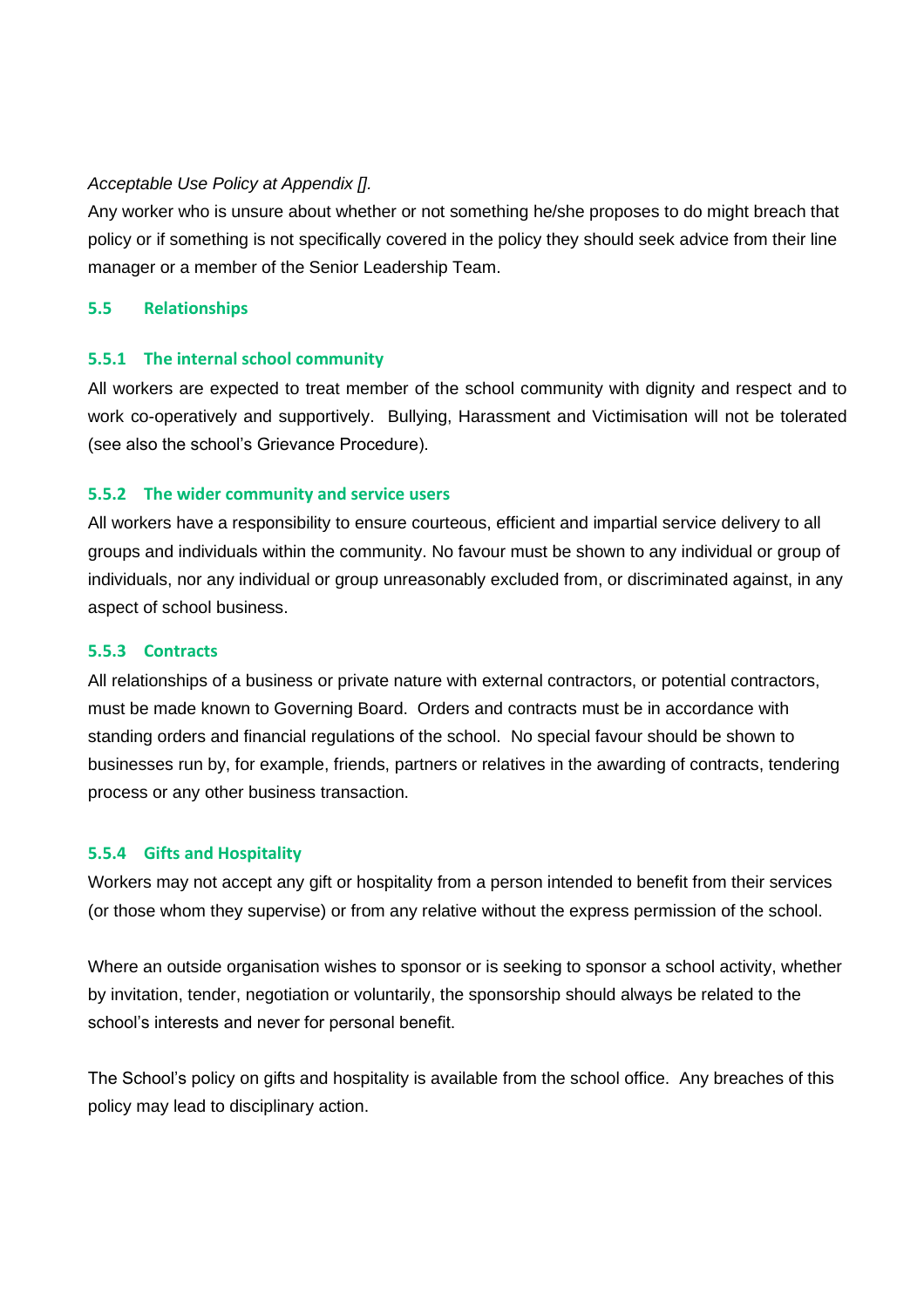#### <span id="page-8-0"></span>**5.5.5 Neutrality**

Workers must not allow their own personal, political, religious or other views and opinions to interfere with their work. They are expected to be neutral in their views in the course of their work at the school and to present a balanced view when working with pupils.

# <span id="page-8-1"></span>**5.6 Close personal relationships at work**

Close personal relationships are defined as:

- workers who are married, dating or in a partnership or co-habiting arrangement;
- immediate family members for example parent, child, sibling, grandparent;
- other relationships for example extended family (cousins, uncles, in-laws), close friendships, business associates (outside the school).

## <span id="page-8-2"></span>**5.6.1 Applicants**

Applicants are required to disclose on their application form if they have a close personal relationship with any person connected with the school.

Applicants are asked to state the name of the person and the relationship. Failure to disclose such a relationship may disqualify the applicant.

Workers should discuss confidentiality with their Head teacher/line manager, any relationships with an applicant.

It is inappropriate for any worker to sit on an appointment panel, for those with whom they have a close personal relationship.

## <span id="page-8-3"></span>**5.6.2 References**

It is expected that, for those working with children, professional references, and not personal references, are sought and provided. All references provided on behalf of the school must be signed by the Headteacher (Chair of Governors for the Headteacher).

Anyone agreeing to act as a personal referee must make it clear in the reference that it is provided as a personal or colleague reference and is not a reference on behalf of the school. Personal or colleague references must not be provided on school headed paper.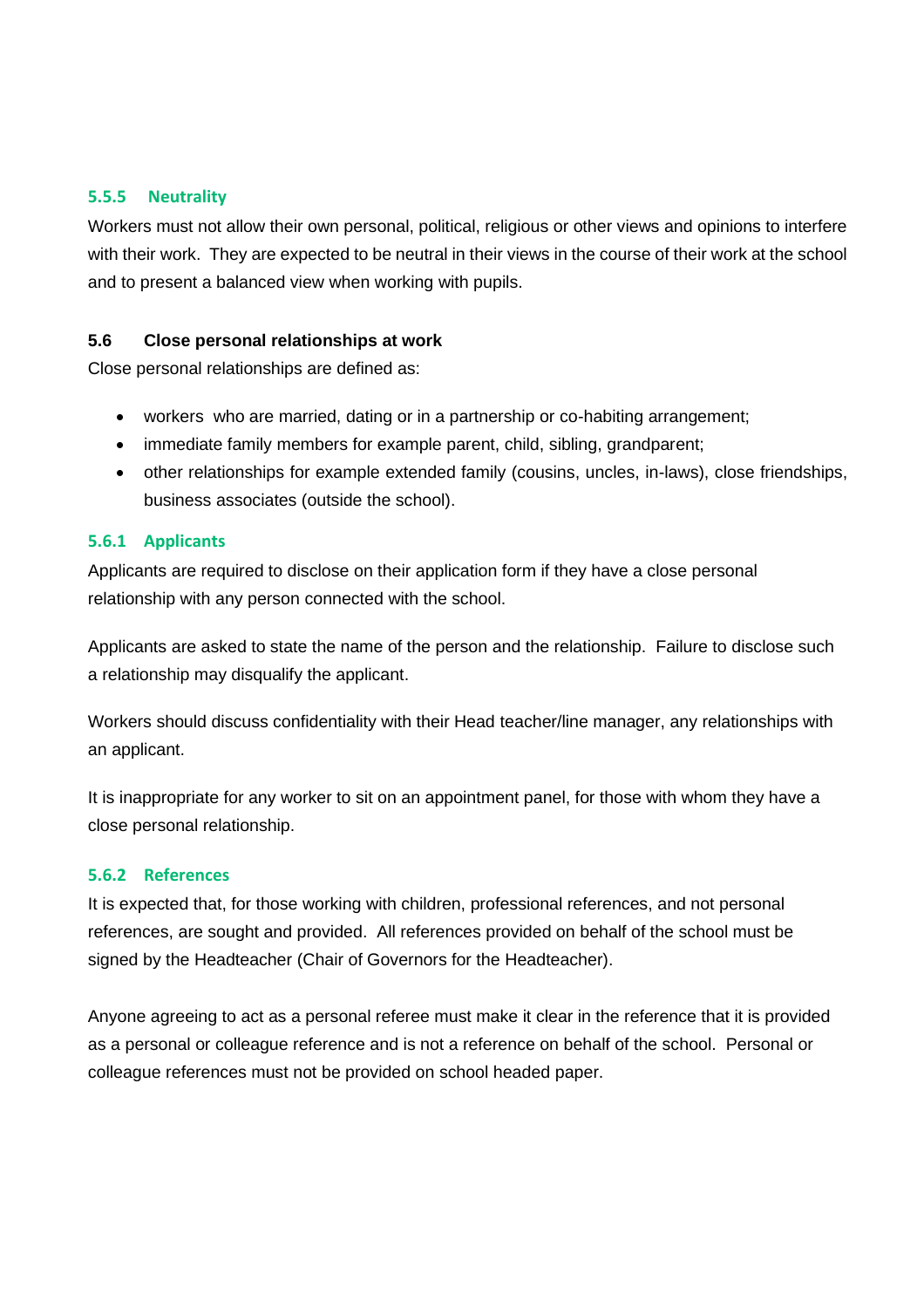## <span id="page-9-0"></span>**5.6.3 Relationships at work**

It is also recognised that situations arise where close personal relationships can be formed at work. Such relationships should be disclosed, in confidence, to the line manager/supervisor by the individuals concerned as this may impact on the conduct of the school.

Whilst not all such situations where those in close personal relationships work together raise issues of conflict of interest, implications can include:

- effect on trust and confidence:
- perception of service users, the public and other employees on professionalism and fairness;
- operational issues e.g. working patterns, financial and procurement separation requirements;
- conflicting loyalties and breaches of confidentiality and trust.

Open, constructive and confidential discussion between workers and managers/supervisors is essential to ensure these implications do not occur and that all parties can be protected.

No-one should be involved in discipline, promotion, pay or other decisions for anyone where there is a close personal relationship.

It may be necessary in certain circumstances to consider transferring workers that form close personal relationships at work. Any such action will be taken wherever possible by agreement with both parties and without discrimination.

Colleagues who feel they are affected by a close personal relationship at work involving other colleagues should at all times feel that they can discuss this, without prejudice, with their Head teacher/line manager, other manager or Governing Board.

#### <span id="page-9-1"></span>**5.6.4 Workers related to pupils**

Any workers related to, or who are the carer of a pupil are expected to separate their familial and employment role.

Workers must not show or provide any preferential treatment to them or become involved in their education or care beyond their specific role as an employee/volunteer or their role as a parent/carer/relation.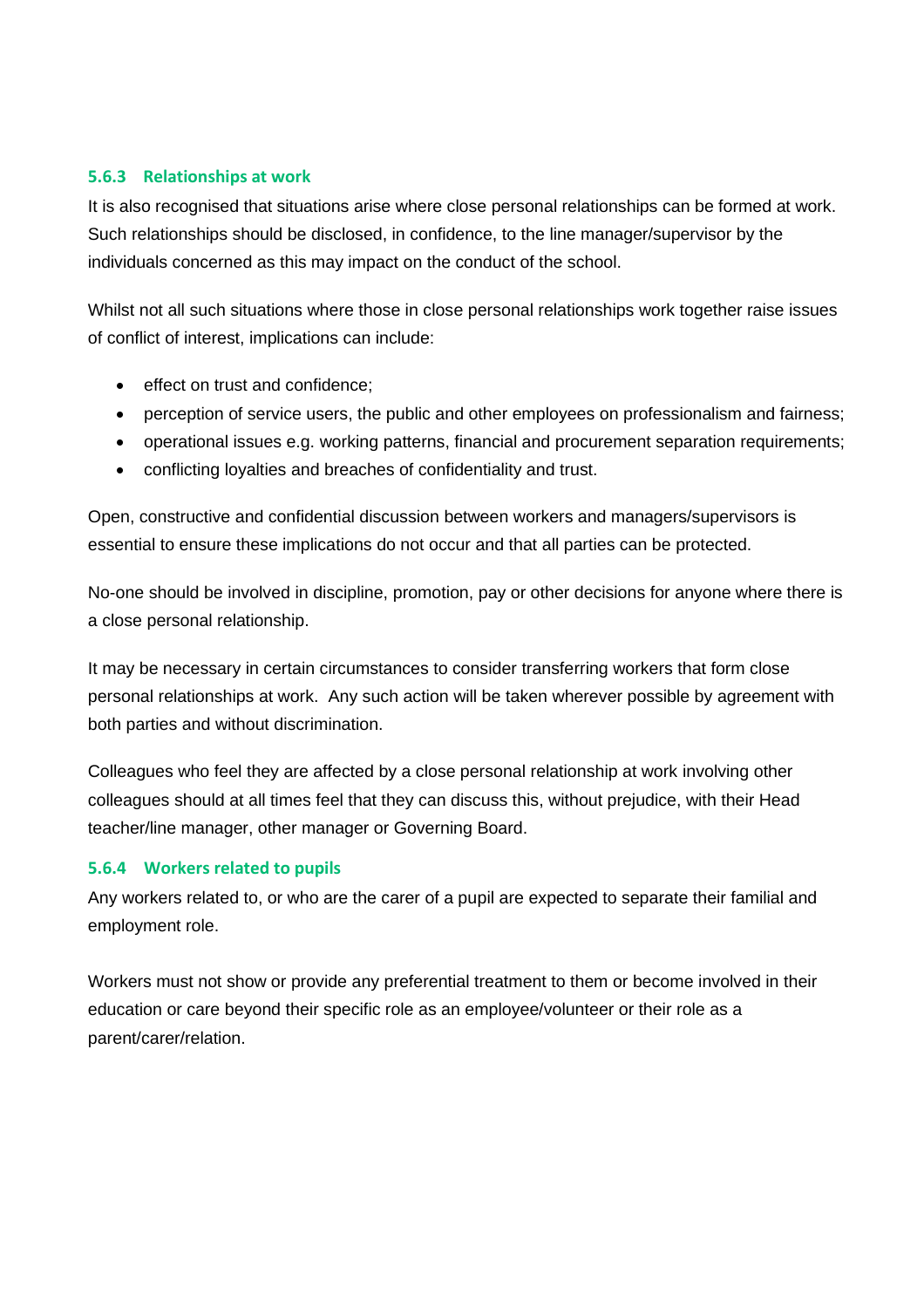# <span id="page-10-0"></span>**5.7 Dress code**

# Either

*(If the school has a specific dress code enter here or indicate where it is found for example in the staff handbook)*

*Or*

Adults in school are expected to adopt smart standards of dress which project an appropriate professional image to pupils, parents and members of the public. Dress should also be fit for purpose according to the specific role and activity for example appropriate dress for PE, outdoor activities etc. These standards will apply to all official school activities.

In all cases dress should be such that it:

- is not likely to be viewed as offensive, revealing, or sexually provocative;
- does not distract or cause embarrassment;
- does not include political, offensive or otherwise contentious slogans; and
- is not considered to be discriminatory and/or culturally insensitive

# <span id="page-10-1"></span>**5.8 Use of financial resources**

Workers must ensure that they use public and any other funds entrusted to them in a responsible and lawful manner. They must strive to ensure value for money and ensure rigorous adherence to Financial Regulations.

# <span id="page-10-2"></span>**5.9 School Property and personal possessions**

Workers must ensure they take due care of school property at all times, including proper and safe use, security, appropriate maintenance and reporting faults. If employees are found to have caused damage to school property through misuse or carelessness this may result in disciplinary action.

<span id="page-10-3"></span>Workers are responsible for the safety and security of their personal possessions while on school premises. The school will not accept responsibility for the loss or damage of personal possessions.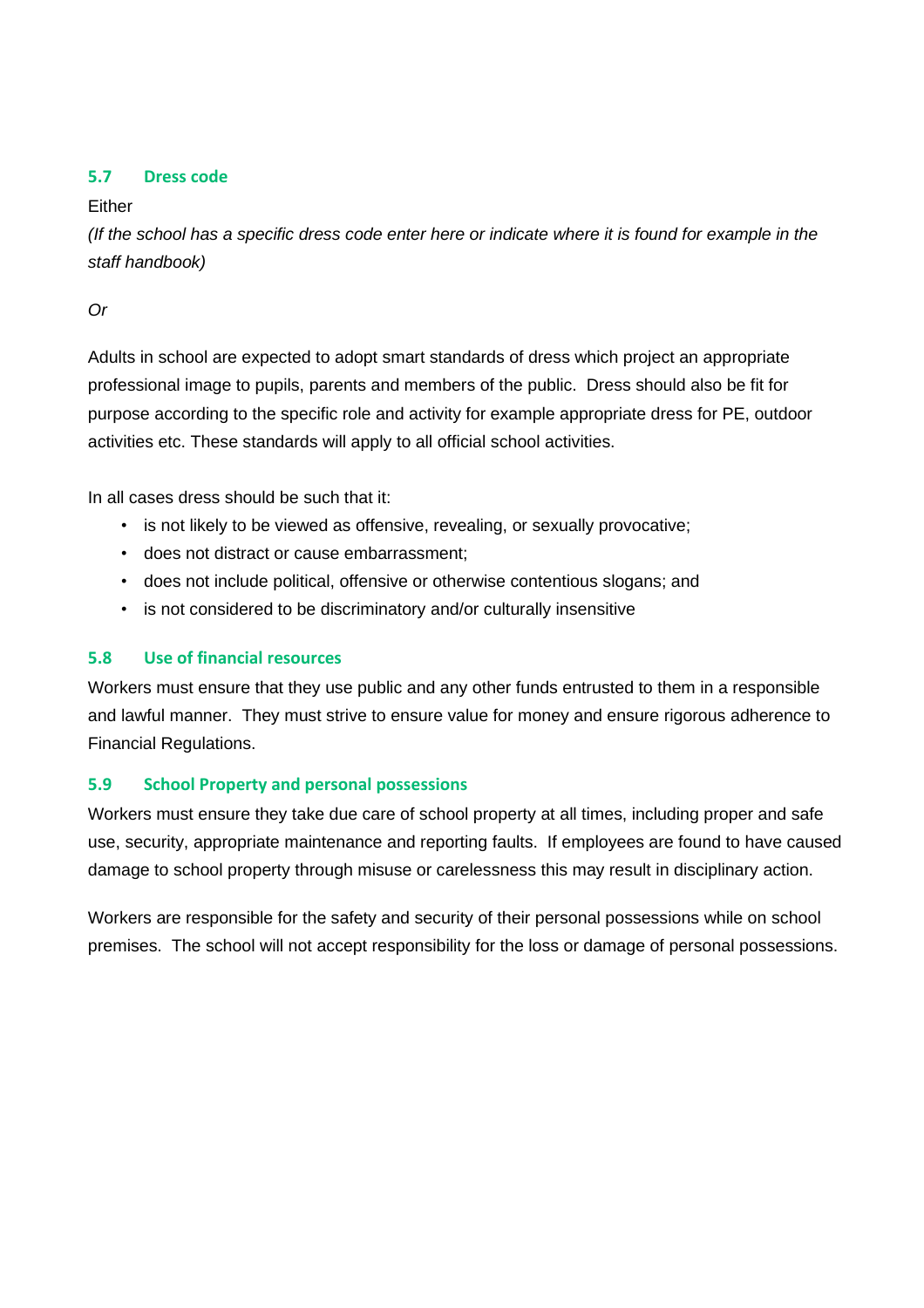## **Appendix 1 – ICT Acceptable Use Policy**

#### **1. Introduction**

ICT (including data) and the related technologies such as computers, email, the internet and mobile devices are an expected part of daily working life in school and the use of electronic communication and resources is encouraged.

All members of the school community are expected to use ICT responsibly and to comply with all applicable laws, policies and procedures, and with normal standards of professional and personal courtesy and conduct.

This policy is designed to ensure that all workers are aware of their professional responsibilities when using any form of ICT.

Failure to follow this policy may result in the withdrawal of access to school computers, email and internet and/or to disciplinary action, depending on the circumstances of the case.

Technology and the law change regularly and this policy will be updated as and when necessary. Workers will be informed when the policy has changed but it is their responsibility to read the latest version of this document.

# **2. Use of School Equipment/Networks**

Computers, Mobile Phones and other devices provided by the school are loaned to individuals to support their professional responsibilities and must be used in accordance with this policy.

Workers are responsible for the safe and proper use, care and security of equipment and systems provided. Devices must be secured appropriately especially when leaving the school premises (i.e. not left unattended) and protected from unauthorised access or use (i.e. not accessed by family members). Any loss, damage or unauthorised access must be reported immediately.

Workers must not use school equipment, networks or system to access, download, send or receive, store, create, copy or distribute any material which may be malicious, illegal, libellous, immoral, dangerous or offensive (this includes but is not limited to pornographic, sexual, violent or criminal content and racist, sexist, or otherwise discriminatory material).

Any appropriate and authorised electronic communication with pupils must be through official school network, channels, systems and on school equipment.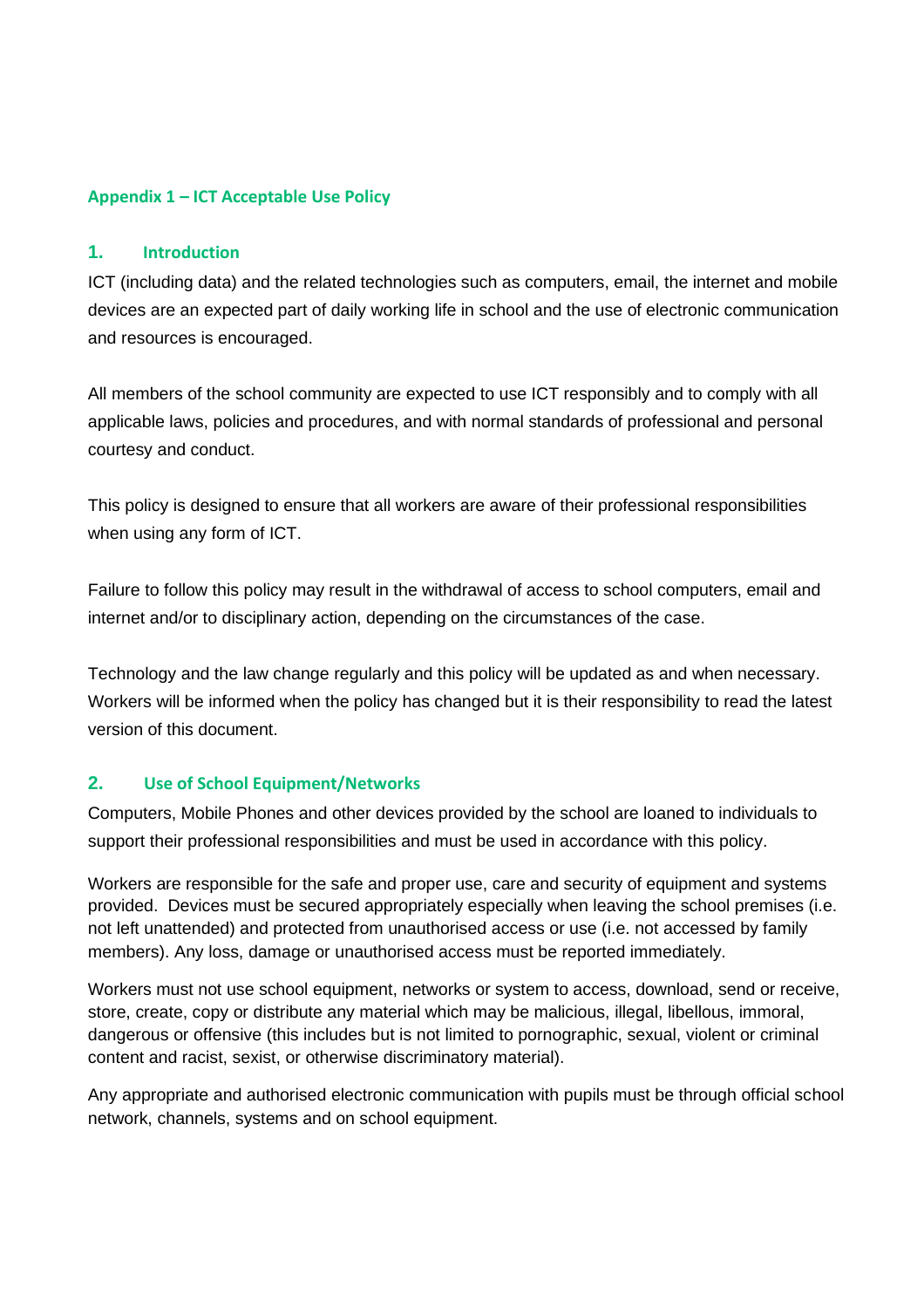## **3. Use of Email**

School business must always be conducted through official email addresses, which must be secured with password controls. Workers should respond to emails during working hours in a timely and appropriate fashion.

Email should be treated like any other form of written communication and, as such, the content should be appropriate and accurate and data protection compliant.

Extreme care must be taken with attachments from third parties, particularly unidentified third parties, as these may contain viruses.

Email must not be used to receive, send or forward messages that are defamatory, obscene or otherwise inappropriate. If such an email is received, whether unwittingly or otherwise and from whatever source, this must not be forwarded to any other address and must be reported immediately.

Reasonable access and use of the internet/intranet and email facilities is available to recognised representatives of professional associations' i.e. union officers for the performance of their official duties and activities.

#### **4. Social Networks**

Social networking applications include but are not limited to:

- Blogs
- Online discussion forums, for example Facebook;
- Media sharing services for example YouTube;
- Professional networking sites, for example Linked In
- 'Micro-blogging' application for example Twitter

Where the school operates official networking sites, these must be managed and used in accordance with this policy. This includes the following requirements:

- use of official (i.e. not personal) email addresses for user accounts;
- appropriate feedback and complaints information must be published in a prominent place which is easily accessible to other users;
- the school's logo and other branding elements should be used to indicate the school's support. The school's logo should not be used on social networking applications which are unrelated to or are not representative of the school's official position;
- users should identify themselves as their official position held within the school on social networking applications eg through providing additional information on user profiles;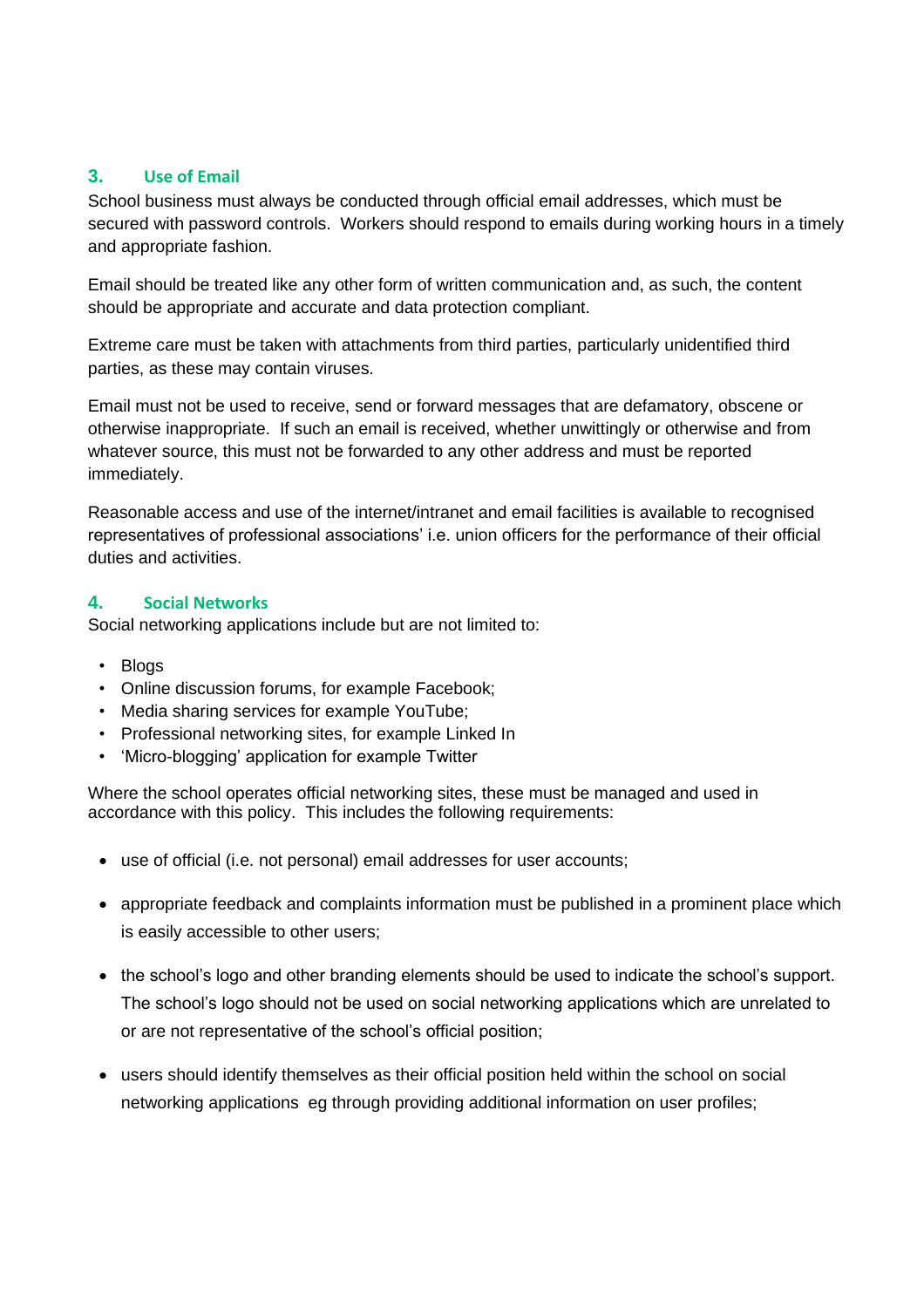- any contributions on any social networking application must be professional, uphold the reputation of the school and be in accordance with data protection requirements;
- users must not promote or comment on personal matters (including personal/ financial matters), commercial ventures, political matters or campaigns, religion or other matters;

# **5. Personal use of school Equipment/Networks**

School equipment, internet services, systems and email may be used for incidental personal purposes, with the approval of the line manager, provided that it:

- does not interfere with the school's operation of computing facilities or email services;
- does not interfere with the user's employment or performance of professional duties or other obligations to the school;
- is of a reasonable duration and frequency;
- is carried out in authorised break times or outside their normal working hours;
- does not over burden the system or create any additional expense to the school;
- is not uses to access, send, receive or store inappropriate material; and
- does not bring the school and its community into disrepute.

Workers must notify the school of any significant personal use.

Reasonable access and use of the internet/intranet and email facilities is available to recognised representatives of professional associations' i.e. union officers for the performance of their official duties and activities.

Email should be treated like any other form of written communication and, as such, the content should be appropriate and accurate and data protection compliant.

School equipment/networks/systems must additionally not be used for

- commercial purposes not under the auspices of the school;
- personal financial gain;
- personal use that is inconsistent of other school policies or guidelines; or
- ordering of goods to be delivered to the school address or in the school's name.

# **6. Use of personal ICT equipment in school**

#### Mobile Phones

It is accepted that individuals may bring personal mobile phones to school. Personal mobiles should have security codes to prevent access by other persons and must be stored securely and not accessible to pupils at any time.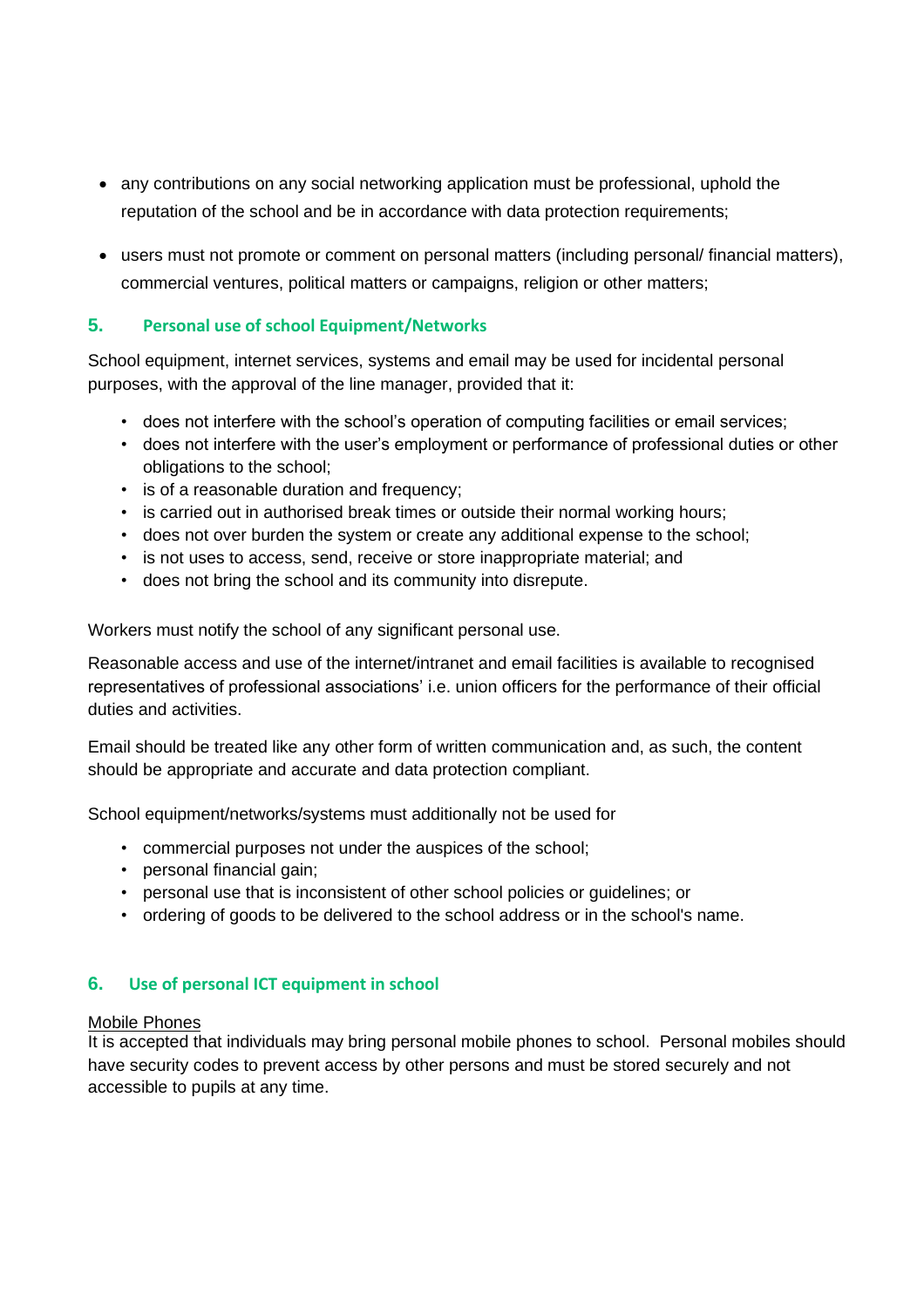Workers are not permitted to use their personal mobile phones to call, text, email or in any other way message pupils. Nor may they divulge their personal telephone number(s) or other contact details to pupils under any circumstances.

Workers are required to ensure mobile telephones are switched off/to silent during working hours and accessed only during authorised breaks. Any urgent phone calls or messages must be directed to the office who will notify workers immediately. Workers who need to use their mobile telephone to make or receive an urgent call during working hours should where possible obtain prior authorisation from their line manager to do so.

#### Other electronic devices

Workers should not bring other electronic devices onto school premises unless this has been specifically authorised by an appropriate manager. In such circumstances, the computer / equipment must be kept securely (at the risk of the owner) and security protected so that it cannot be accessed by pupils or others at the school.

Any personal use of such equipment must be restricted to an employee's break times or outside their normal working hours and must not impact on their duties in any way.

Additionally, specific permission must be obtained prior to connecting any device to school networks/systems and the device(s) must have adequate virus protection.

Workers must ensure that no personal information regarding school business, its pupils or staff is stored on such personal equipment.

Where exceptionally, specific permission is granted to use personal equipment for work purposes e.g. to give a presentation, the employee must be extremely vigilant that personal files/data etc. are not inadvertently accessed or displayed.

No pictures or videos may be taken within school or at any school related activity, on personal devises.

## **7. Personal social networks**

The school recognises individual rights to privacy and a private life. However, the law generally views social media as in the public domain, irrespective of privacy settings. Workers are therefore advised to be mindful of their duties and obligations to uphold the reputation of the school, to comply with the Code of Conduct and other policies and contractual terms in their use of personal social media – being mindful of the real possibility for material to be posted, shared and made public inadvertently or by other contacts.

The school may require the removal of content it considers inappropriate.

It is totally unacceptable for any worker to discuss pupils, parents, work colleagues or any other member of the school community or any school related business on any type of social networking site.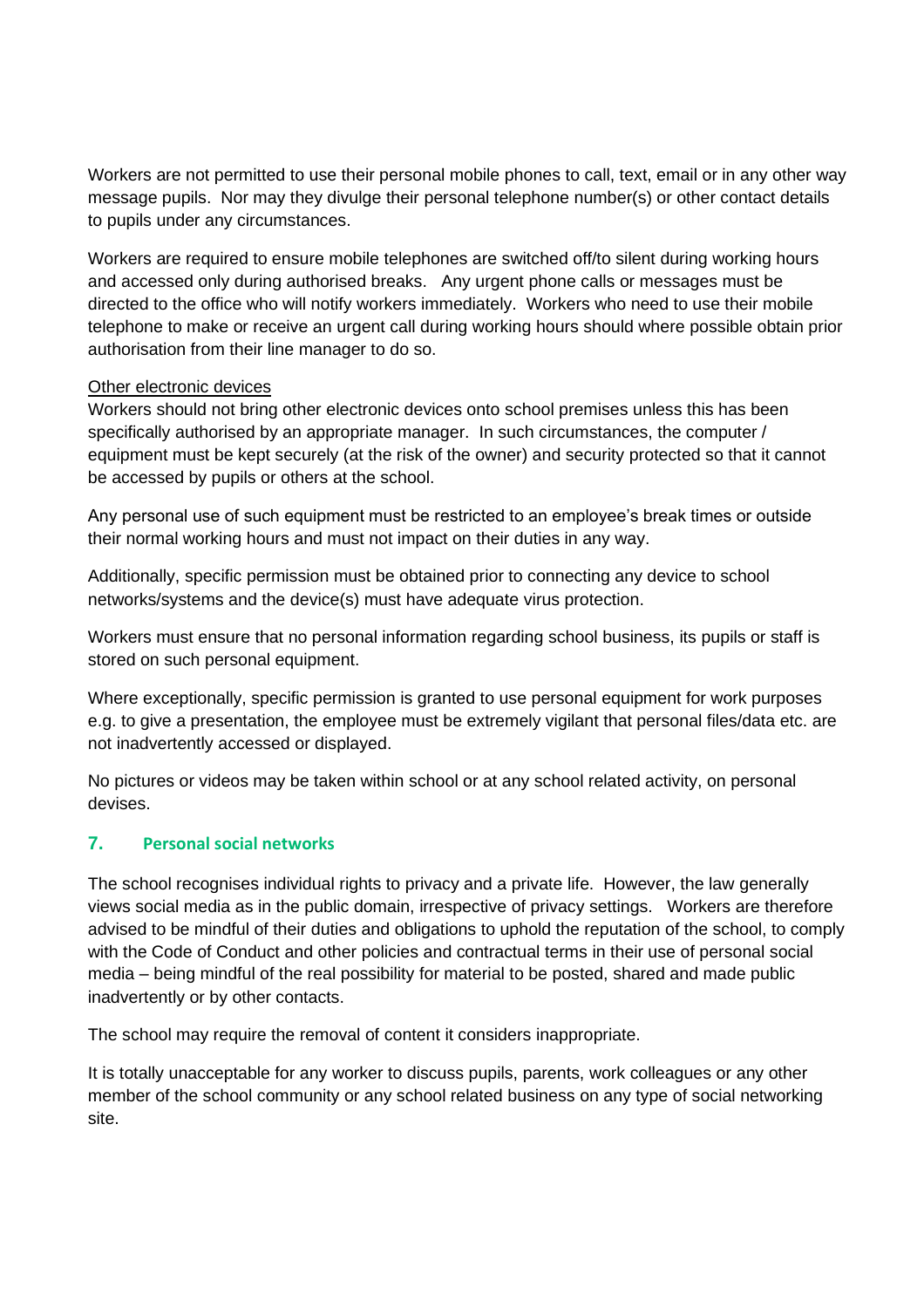Other posting on personal sites may also impact on the reputation of the school or the suitability/conduct of the employee for example if an employee is off sick but makes comments on a site to the contrary, postings of indecent or inappropriate images/activities etc.

Workers must not accept or propose contact, nor engage in any conversation with pupils on any personal social networking sites and should be circumspect in personal network contact with former pupils, particularly those under the age of 18 years.

Individuals working in the school should not use or access social networking sites of pupils.

# **8. Security**

The school follows sound professional practices to secure data, system programmes, email records and networks under its control.

Workers must take all reasonable precautions to maintain security and confidentiality and to protect data. This includes:

- using appropriate security measures such as encryption/password protection to transmit confidential or sensitive information;
- ensuring all devices and system access are password protected Using secured memory sticks (all laptops, memory sticks and devices used must be encrypted);
- ensuring that pupils are not exposed to any inappropriate images or web links; and
- respecting all copyrights and not copy, retrieve, modify or forward copyrighted materials except as permitted by the copyright owner.

Users must not:

- use, transfer or tamper with other people's accounts and files;
- use anonymous mailing services to conceal identity when mailing through the Internet, falsify e-mails to make them appear to originate from someone else, or provide false information to any Internet service which requests name, e-mail address or other details;
- use electronic media and services in a manner that is likely to cause network congestion or significantly hamper the ability of other people to access and use the system;
- store sensitive or confidential data on their own equipment this extends to personal cameras, mobile phones and other similar devices;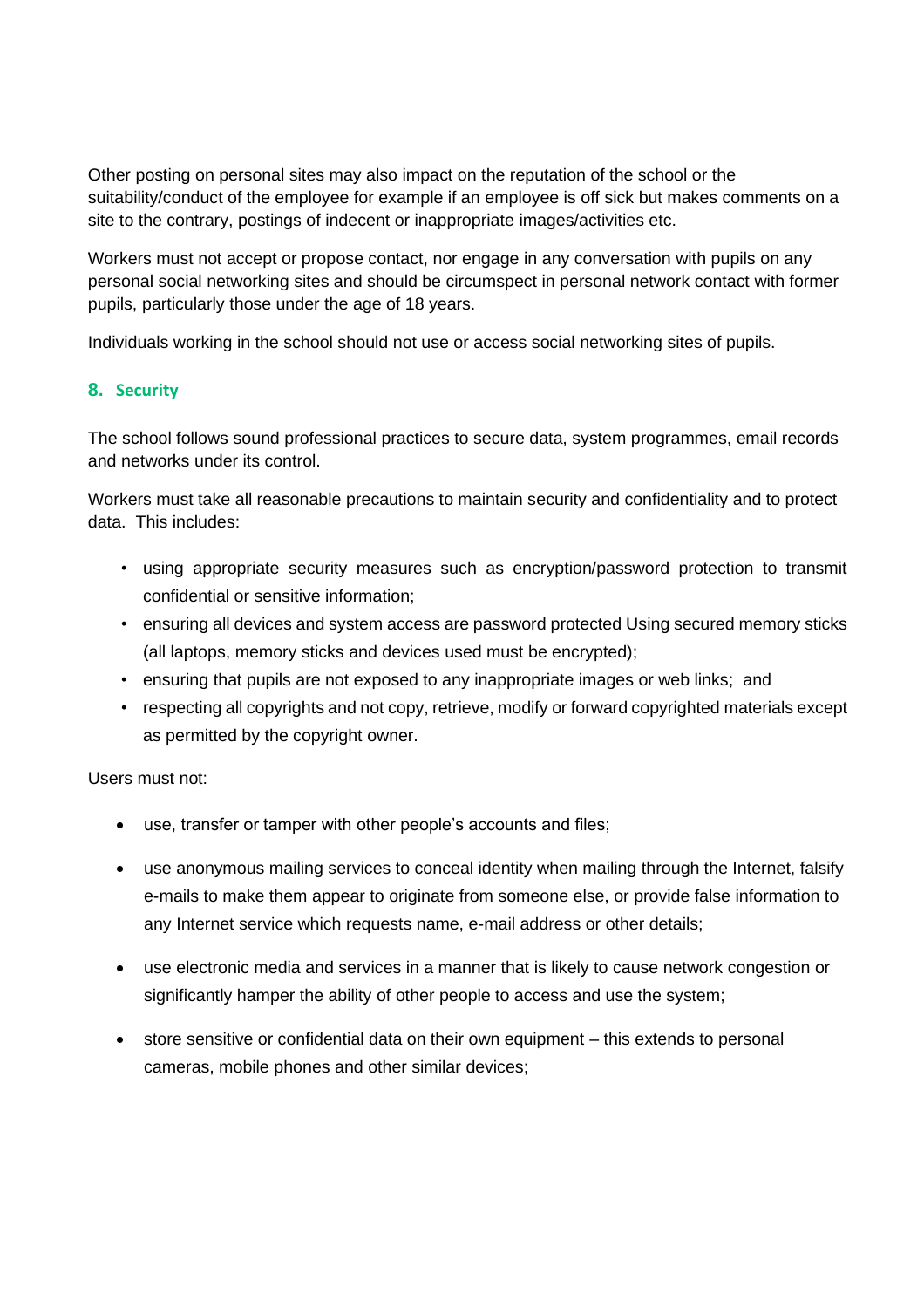- use the internet/intranet facilities or equipment to deliberately create any virus, worm, Trojan horse or any such other programme that is harmful to normal computer operations.
- monitor or intercept the files or electronic communications of other workers or third parties;
- hack or obtain access to systems or accounts they are not authorised to use;
- use other people's log-ins or passwords; or
- breach, test, or monitor computer or network security measures without authorisation.

Where any security breach or inappropriate connection or ICT activity occurs, the user must immediately disconnect/log out and report immediately.

#### **9. Privacy and Monitoring**

The school respects workers' privacy and will not routinely inspect or monitor emails, data or internet usage.

However, workers should not have any expectation of absolute privacy in his or her use of the school systems or equipment (including but not limited to networks/servers/internet usage/networks/Wi-Fi). Under the following circumstances the school reserves the right, at its discretion, to review any electronic files and messages to the extent necessary to ensure systems are being used appropriately:

- when required by law;
- if there is a substantiated reason to believe that a breach of the law; or school's policy has taken place;
- if the school suspects that the employee has been viewing/transmitting offensive or illegal material;
- if the school suspects that the employee has been spending an excessive amount of time on activity which is not work related;
- where required for compliance checks eg auditors, data protection; or
- where there are emergency or compelling circumstances.

The school will endeavour to notify affected individuals of any monitoring which will take place and the reason for it, save in exceptional circumstances (see below).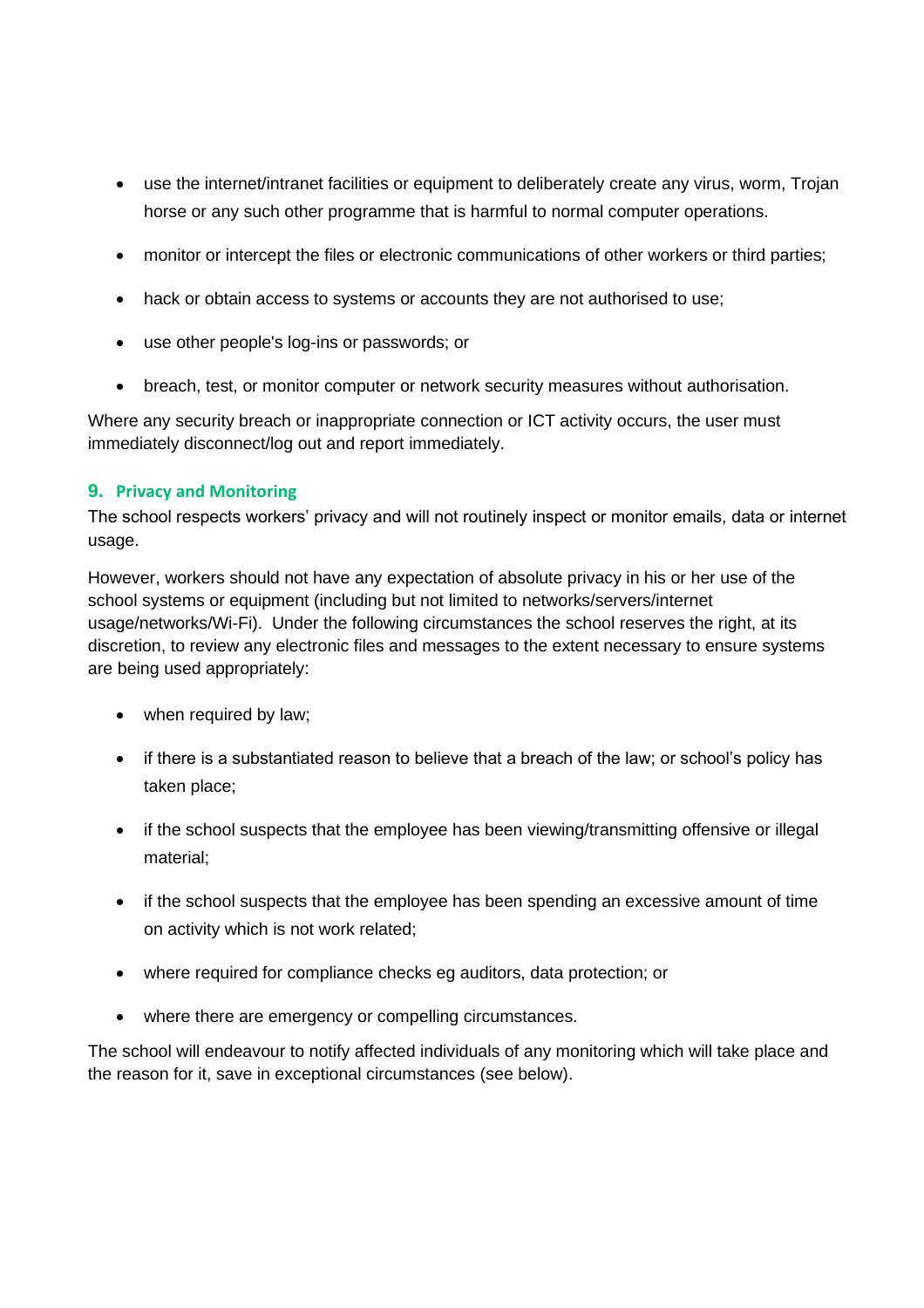Workers will normally be notified of what information will be recorded and retained, and for how long, who will have access and how such information will be used, which will include using such information for disciplinary purposes where applicable.

When monitoring emails, the school will, save in exceptional circumstances; confine itself to looking at the address and heading of the emails. Workers should mark any personal emails (where these are permitted by the school) as such and encourage those who send them to do the same. The school will avoid, where possible, opening emails clearly marked as private or personal.

The school considers the following to be valid reasons for checking an employee's email:

- if the employee is absent for any reason and communications must be checked for the smooth running of the school to continue;
- if the school suspects that the employee has been viewing or sending offensive or illegal material, such as material containing racist terminology or nudity (although the school understands that it is possible for workers inadvertently to receive such material and they will have the opportunity to explain if this is the case);
- if the school suspects that an employee has been using the email system to send and receive an excessive number of personal communications (or any personal emails if this is prohibited by the school); and
- if the school suspects that the employee is sending or receiving emails that are detrimental to the school or its pupils.

The school may monitor communications without notification in certain specific circumstances, including but not limited to;

- establish the existence of facts relevant to the school e.g. whether a contract was entered into by email;
- ascertain compliance with regulatory or self-regulatory practices e.g. checking that the school is complying with external or internal regulations;
- ascertain or demonstrate standards that are or ought to be achieved by workers using the system;
- investigate or detect unauthorised use of the telecommunication system, which would include checking that workers are not breaching the school's policy on email and internet use; and
- ensure the effective operation of the system, for example through virus monitoring.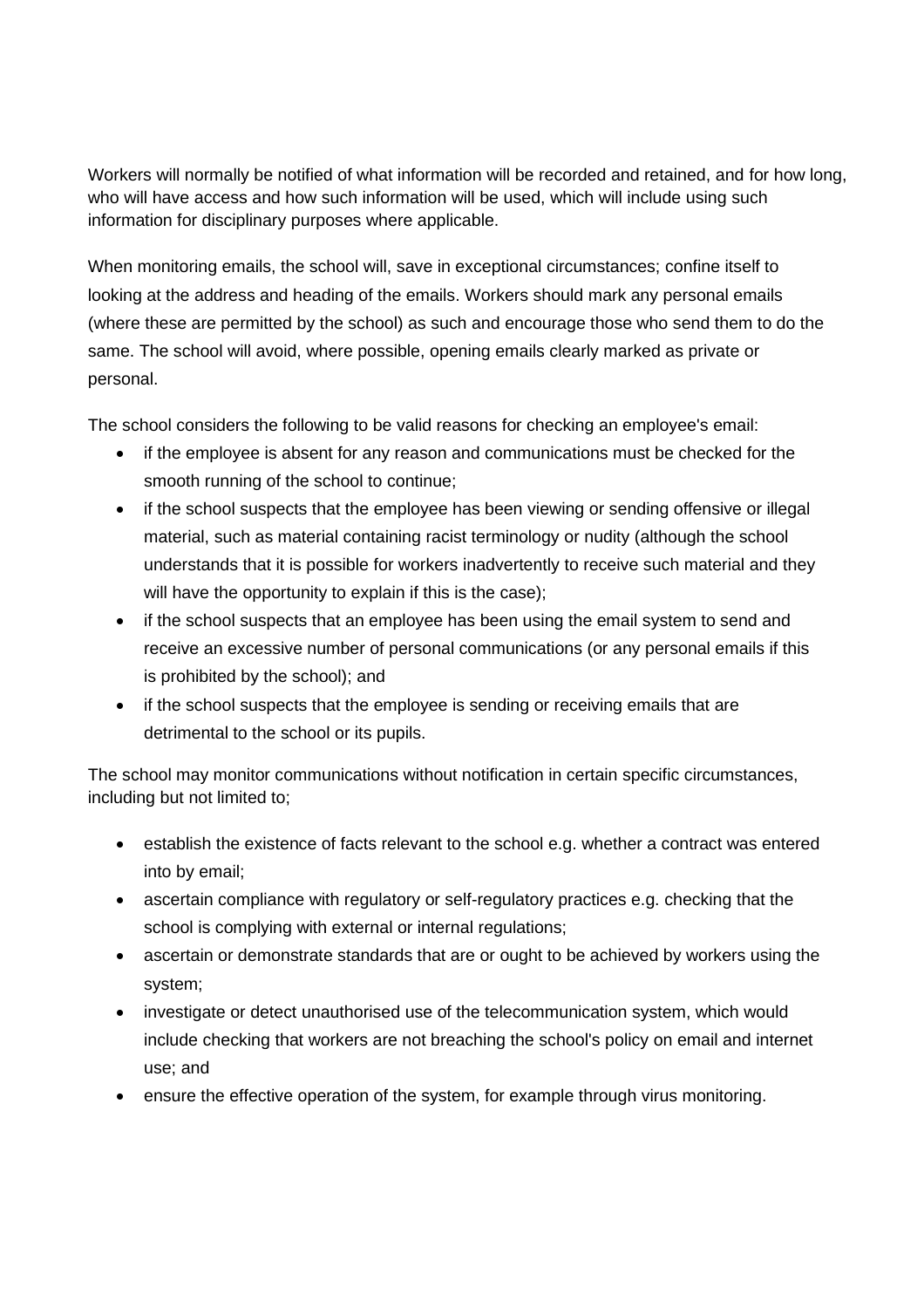Monitoring will be reasonable and in accordance with current legislation.

## **10. Covert monitoring**

The use of covert monitoring will only be used in exceptional circumstances, for example, where the school suspects criminal activity or where telling the employee about the monitoring would make it difficult to prevent or detect such wrongdoing.

If the schools considers covert monitoring to be justified, this will only take place as part of a specific investigation, and will cease when the investigation has been completed.

# **Equal Opportunities**

All pupils (regardless of gender, cultural background, class, disability and ability) will have the opportunity to reach the highest possible achievements without making impossible demands on them. All children will be encouraged to value their own and other people's contributions.

For further details see the School's Equal Opportunities Policy.

Policy June 2020

This document is issued by Juniper Education